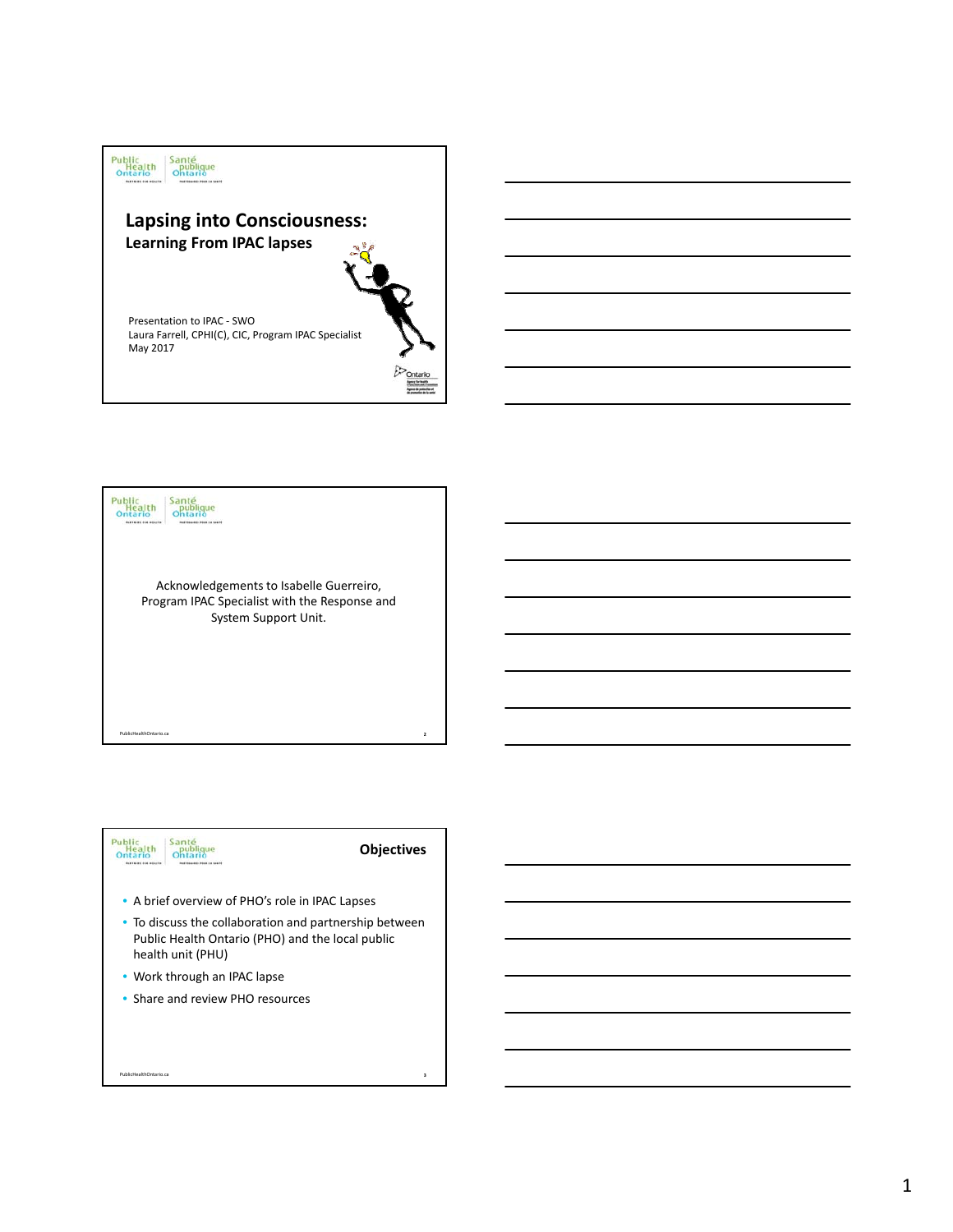







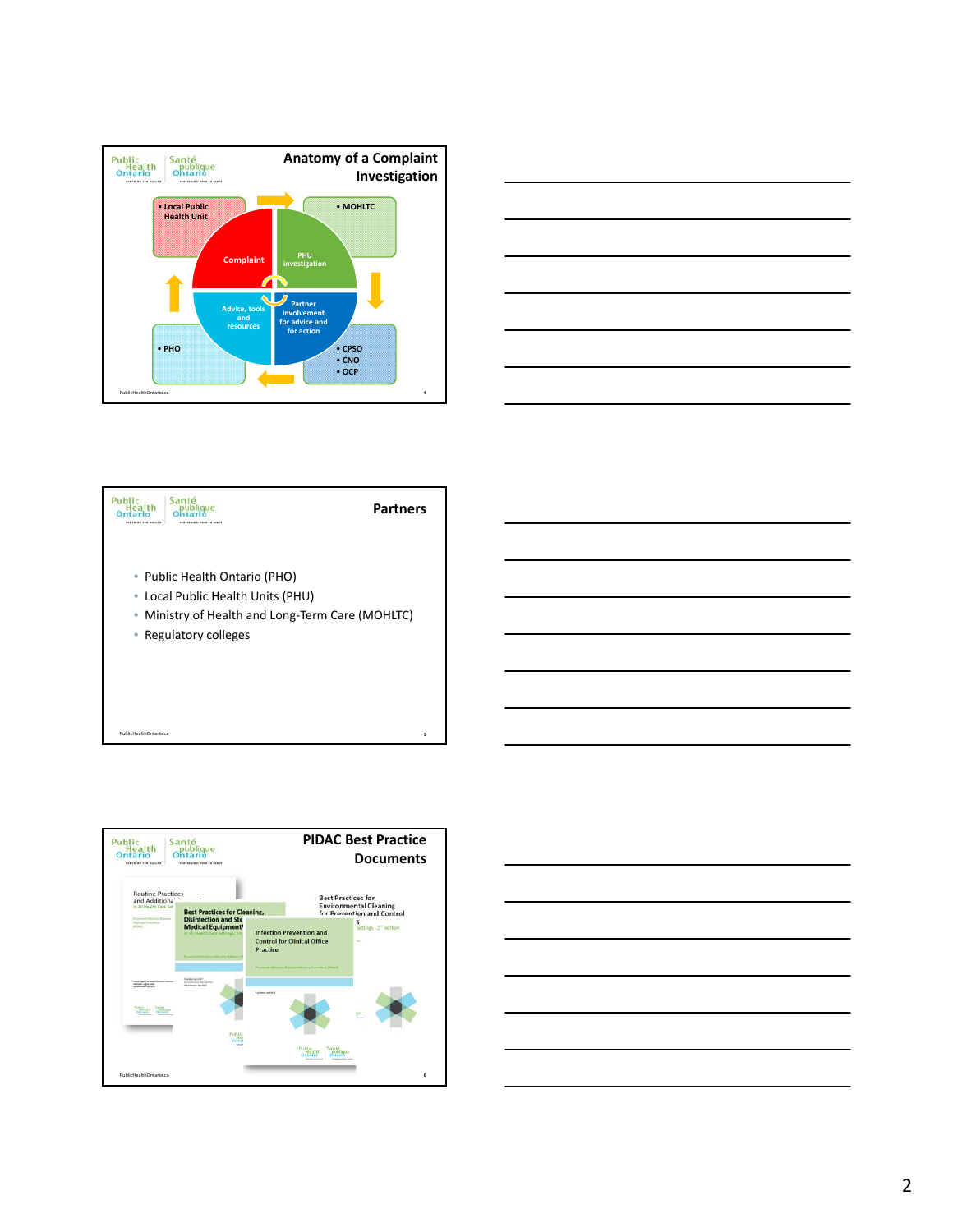



#### Santé<br>publique<br>Ontario Public<br>Health<br>Ontario

**Risk Assessment**

**9**

### Takes into consideration:

- The nature of the IPAC lapse
- The setting

PublicHealthOntario.ca

- The potential for BBI transmission type of body fluid and type of exposure
- In some cases, the local epidemiology of BBI in the region
- The disease prevalence of BBI in the population potentially exposed to the poor practice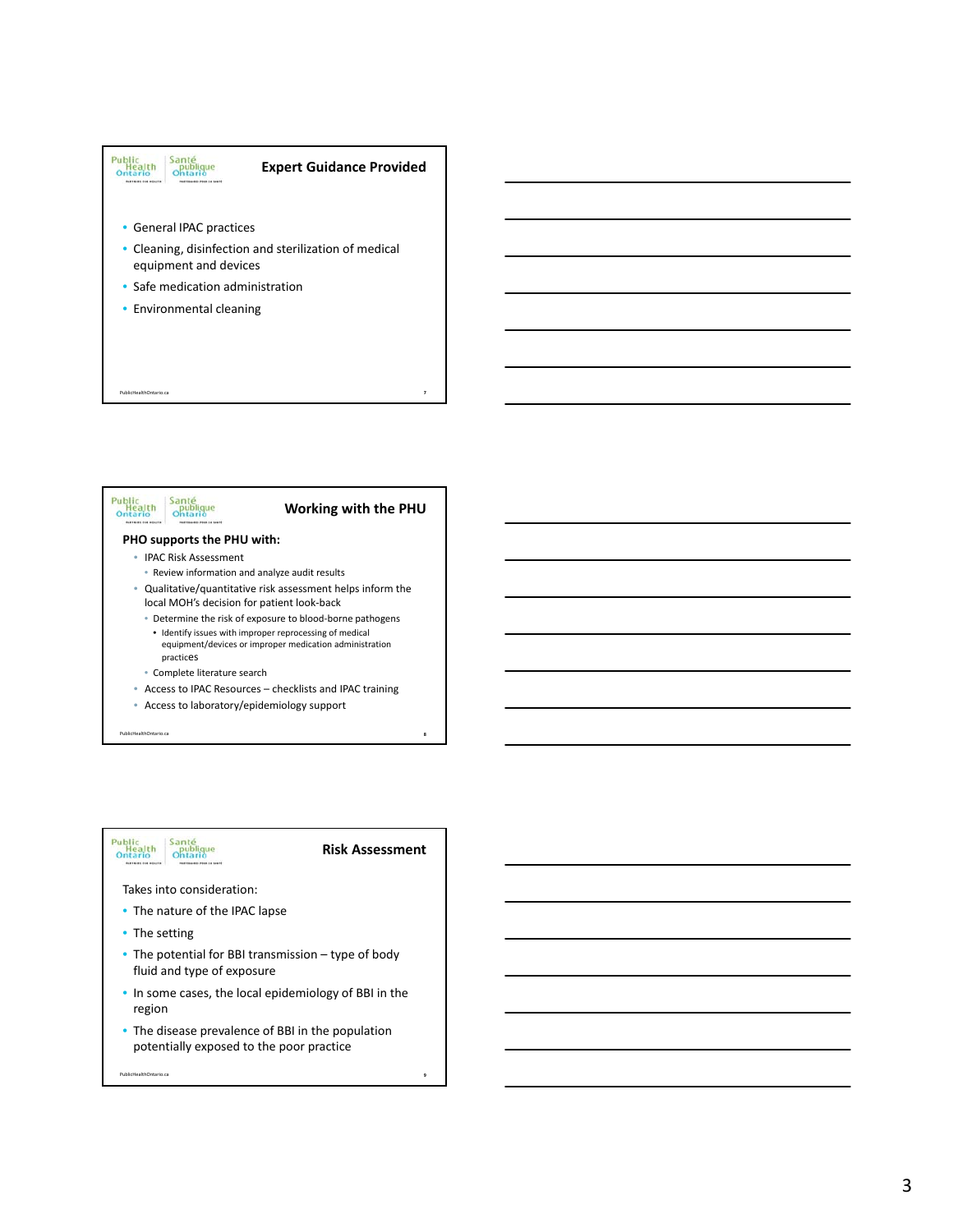

LLDs and HLDs can kill enveloped viruses (HIV, HCV, HBV)

**10**

PublicHealthOntario.ca





PublicHealthOntario.ca

# **Cleaning, Disinfection and Sterilization Lapse #I**

- Physician using improperly reprocessed critical instruments to perform minor procedures such as removal of cutaneous warts, skin tags and sutures
	- o No pre‐clean or cleaning of instruments
	- o Instruments being placed directly in enzymatic cleaner
	- o Soaked for an undetermined period of time (may be up to one week)
	- o Instruments removed from solution when needed, rinsed and pat dry
- Not compliant with established CSR practices
- **· Improper reprocessing practice stopped**
- Follow‐up inspection completed by the PHU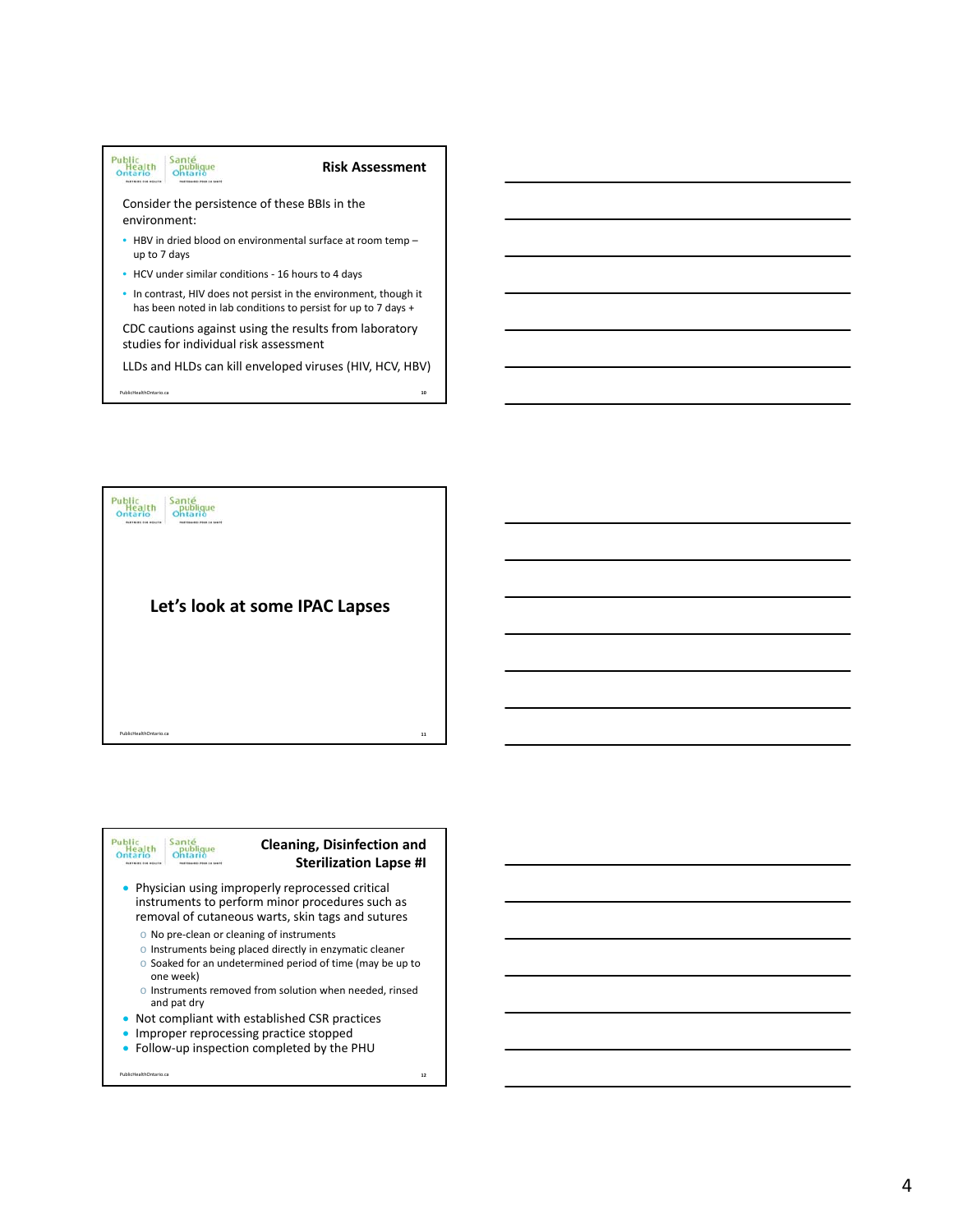





PublicHealthOntario.ca

# **Lapse #1 ‐ Outcome**

- 580 patients were sent letters with testing recommendations
	- 150 patients initially identified but because record keeping was an issue, PHU went public
		- Revealed additional patients
	- Practice then came forward with additional 400 patients
- As of mid‐February 2016, 360 tested but additional results trickle in (2‐3 per week)
- BBP identified but not definitively attributable to the practice:
	- $\bullet$  1 HIV; 2 HBV; 4 HCV
		-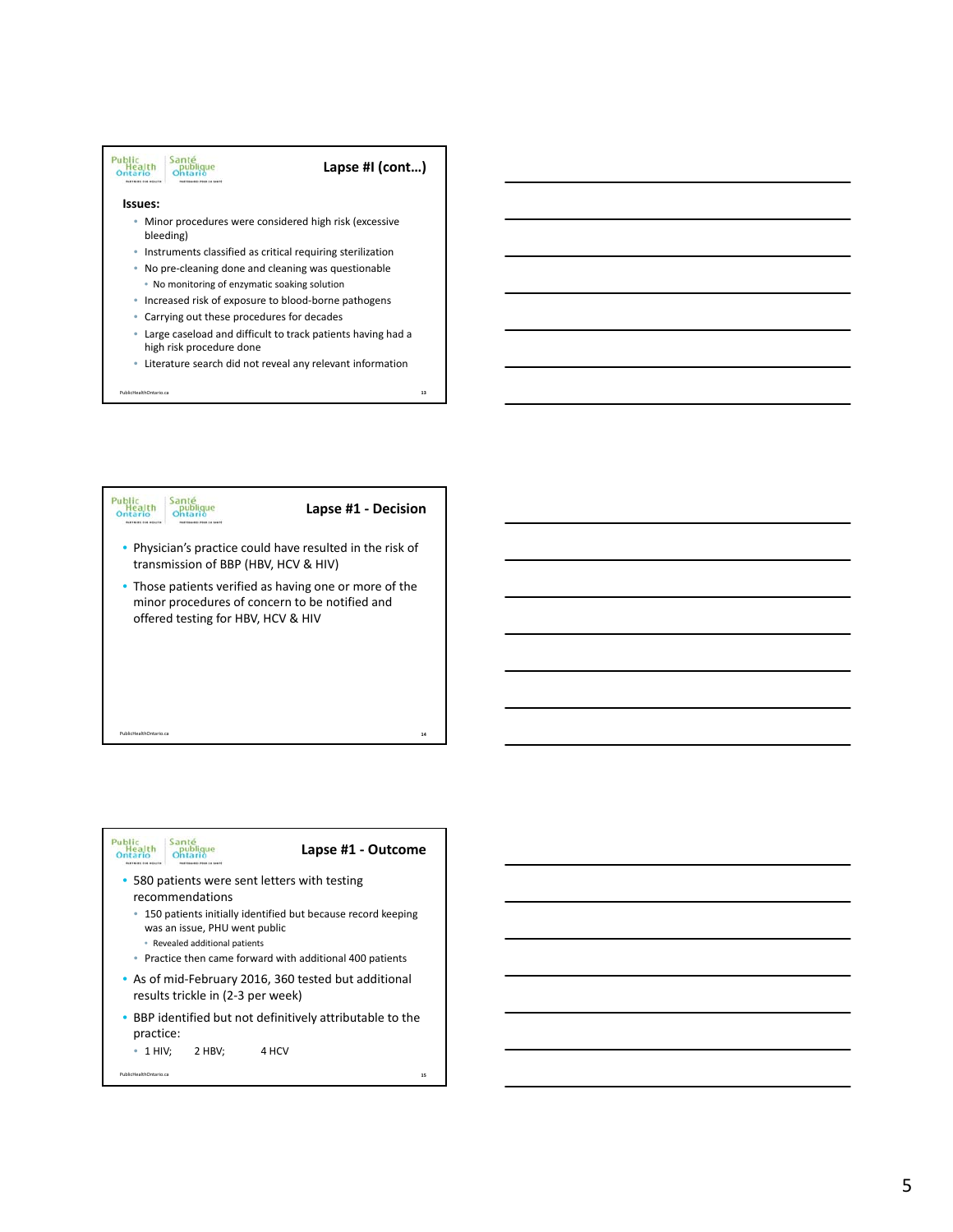#### Public<br>Health<br>Ontario Santé<br>Ontario<br>Ontario

# **Cleaning, Disinfection and Sterilization Lapse #2**

**16**

- Improper use of single patient‐use glucometers and lancing device holders during blood‐glucose monitoring on multiple patients at walk‐in clinics.
- Non-disposable, pen-like lancing devices that holds the lancet that may become contaminated with blood.
- Reprocessing (cleaning and disinfection) of these devices between each patient use was not done.
- Involved multiple walk‐in clinics in multiple jurisdictions (within and beyond Ontario).
- MOHLTC was involved.

PublicHealthOntario.ca





PublicHealthOntario.ca

### **Lapse #2 ‐ Decision**

- Taking the observations and risk estimates into account, it was the unanimous consensus of PHO that the risk of transmission of blood borne viruses was extremely low.
- We recommended that those patients verified as having received glucose monitoring using single patient‐use glucometers and lancing device holders be notified of these exposures.
- Affected patients were encouraged to discuss the situation with their primary care provider and, if concerned, could be considered for HBV, HCV and HIV testing.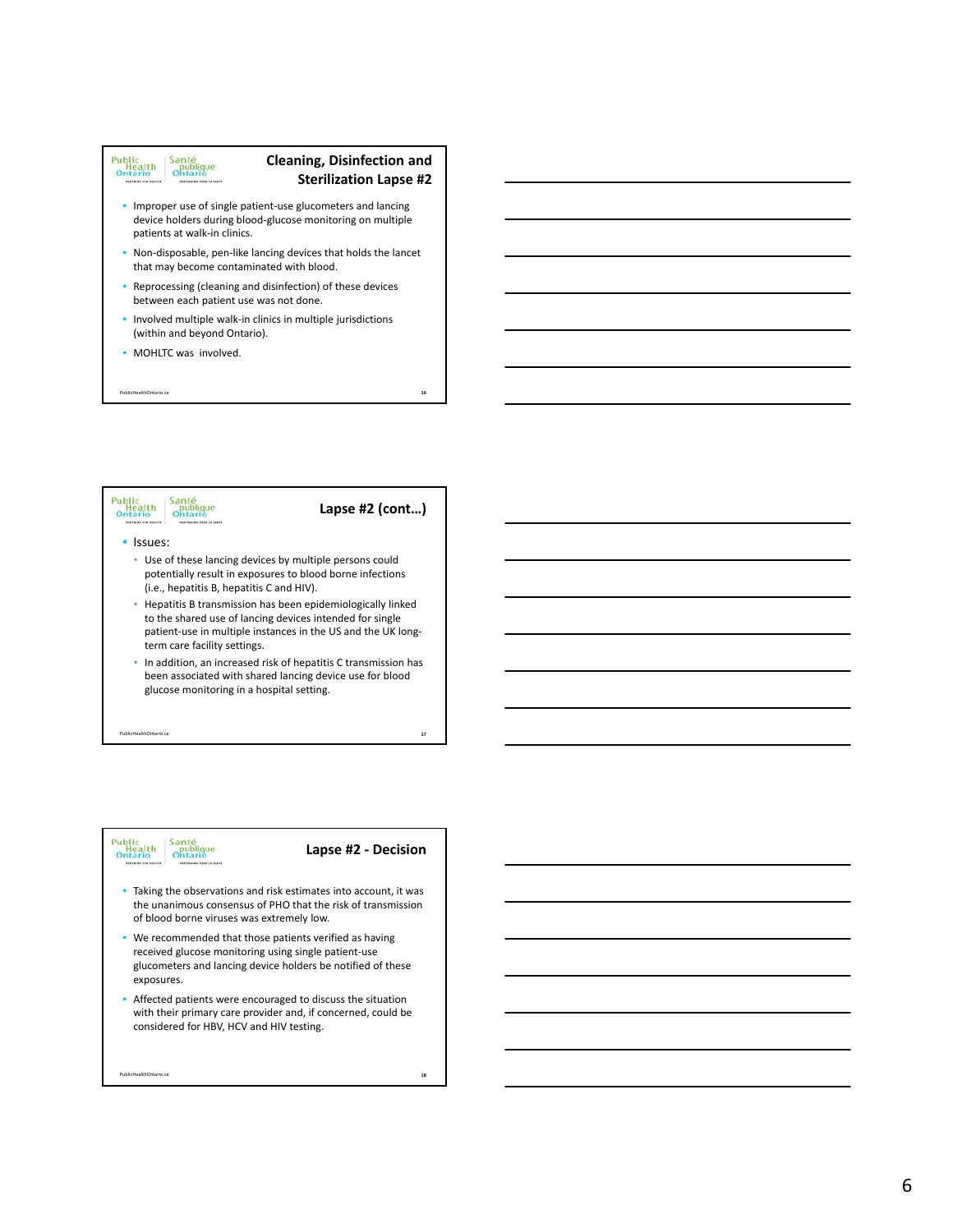



#### Santé<br>Ontario<br>Ontario Public<br>Health<br>Ontario

## **Lapse #3 ‐ Decision**

- Clinic was advised that:
	- This proposed practice is not recommended
	- Medication was to be prepared at a compounding pharmacy and handled accordingly
- No patient notification was required due to previous practice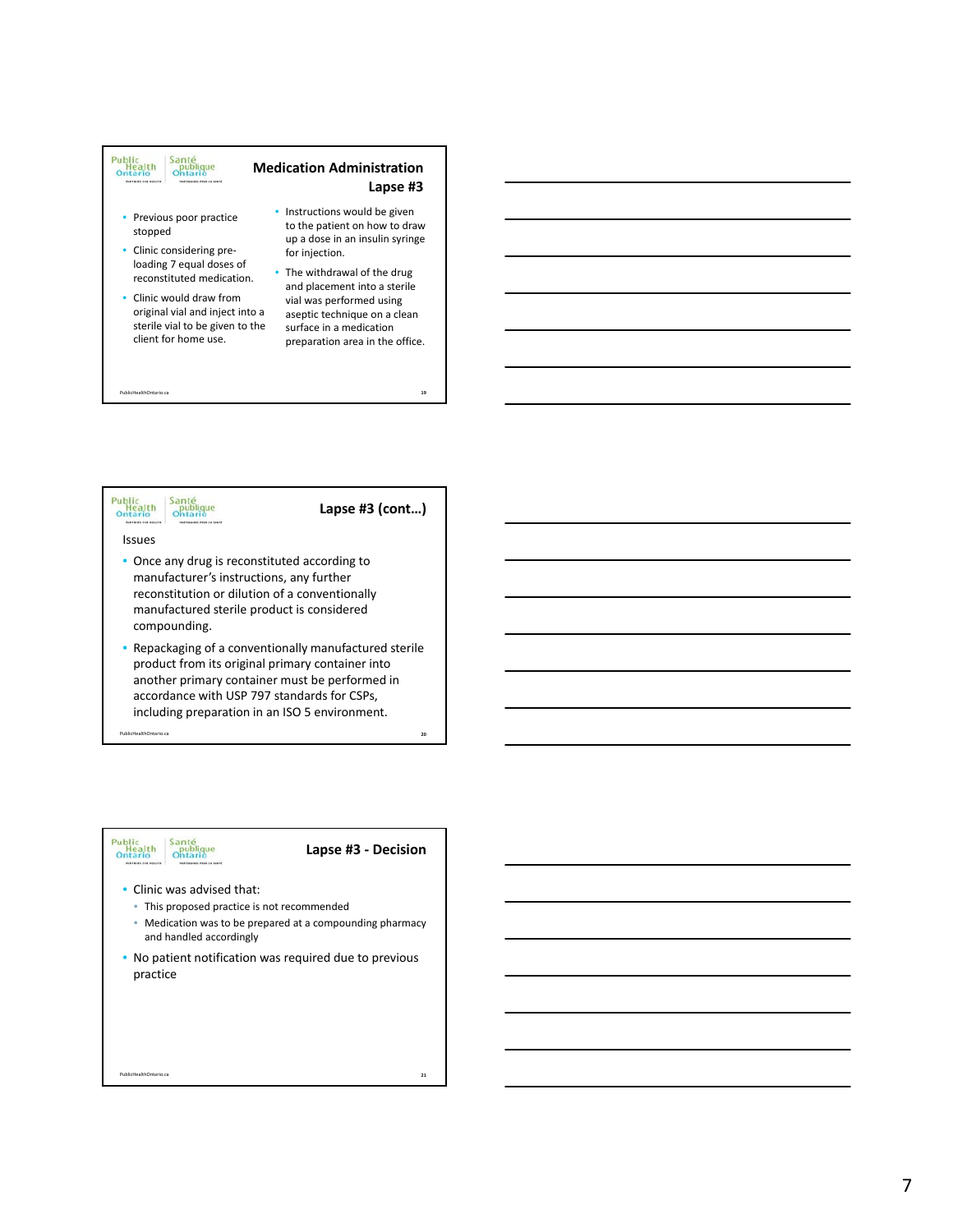







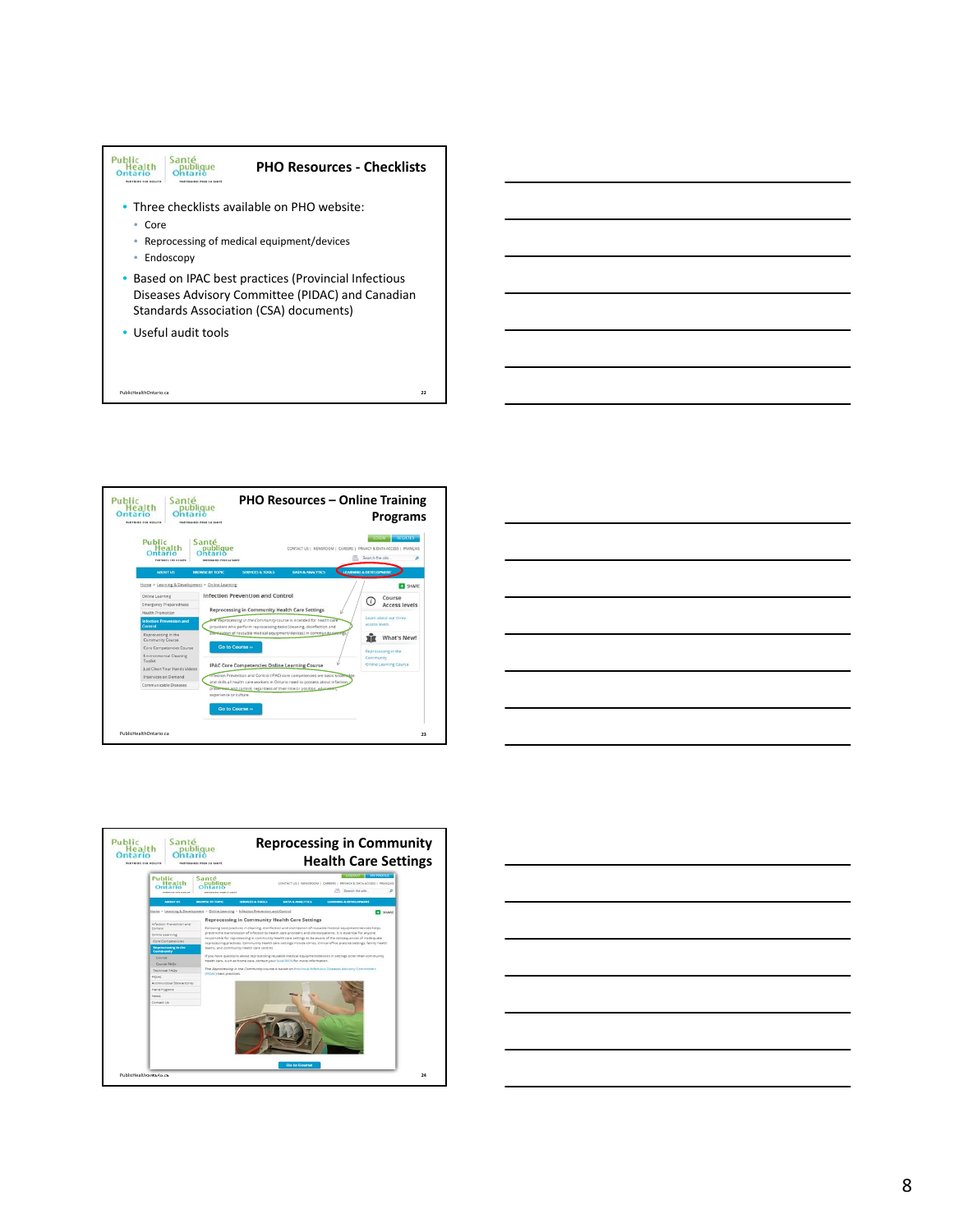









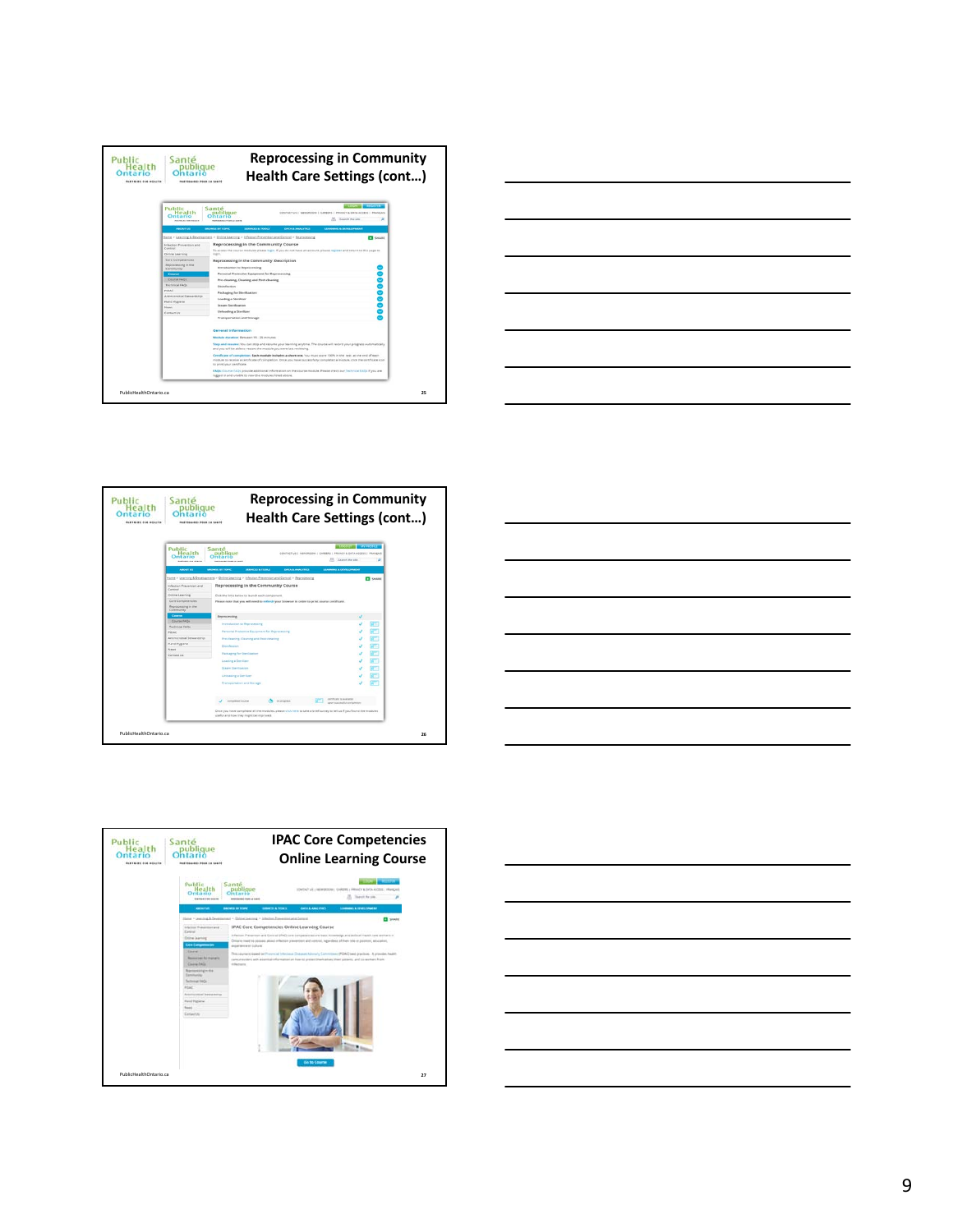